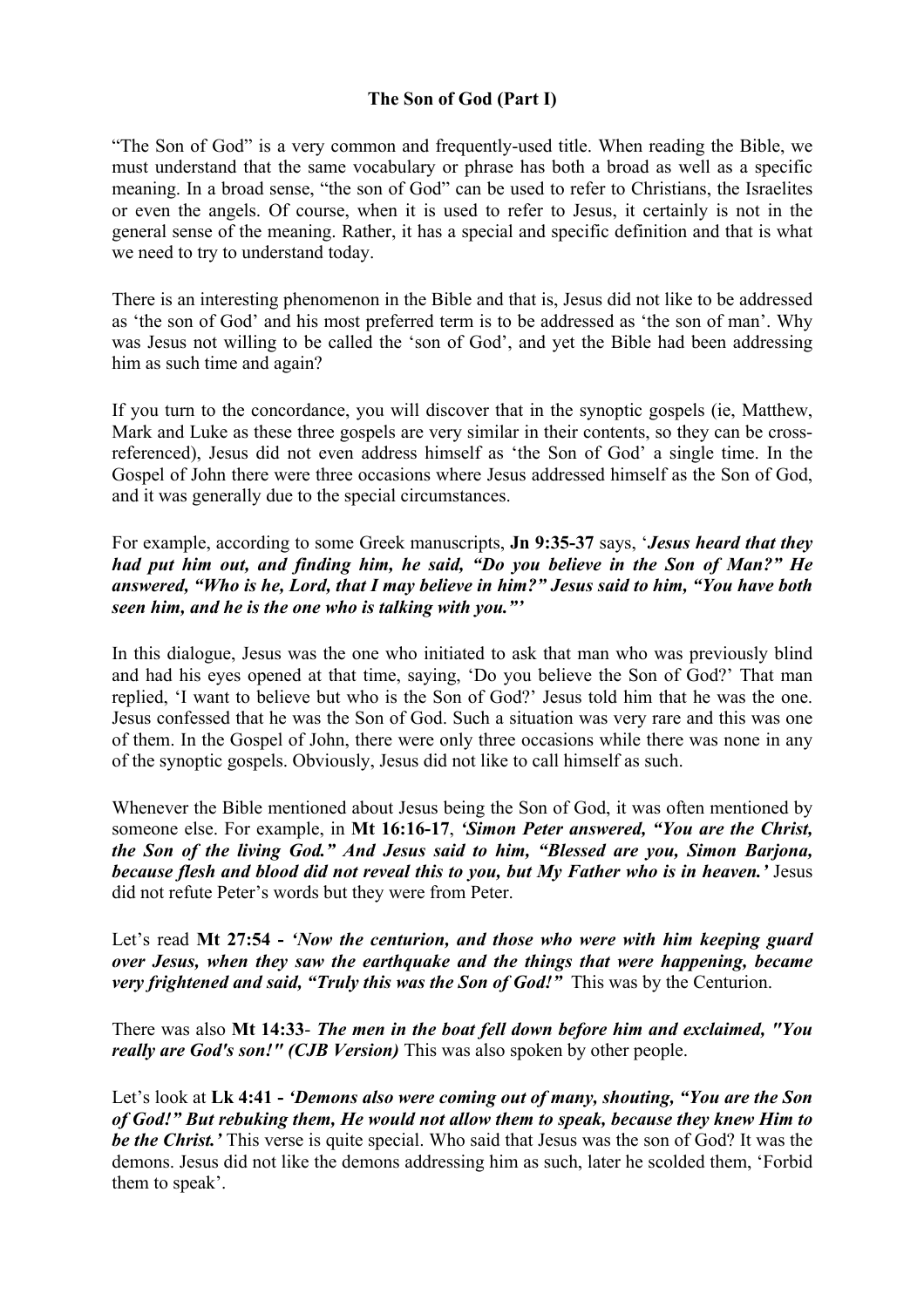Another noteworthy point is that Satan loved to use this title 'the son of God' to tempt Jesus. We can refer to **Mt 4: 3** and **Mt 4:6**.

## **Mt 4: 3** - *And the tempter came and said to Him, "If you are the Son of God, command that these stones become bread."*

**Mt 4:6**.- *and \*said to Him, "If you are the Son of God, throw yourself down; for it is written, 'He will command His angels concerning you'.*

From these words, we can see that Satan did not see Jesus as God, or he could not have tempted him. However, why did he have to emphasize, 'If you were the 'Son of God'? This phrase had become the temptation of Jesus, as if Satan saw something that he knew could be used to tempt Jesus.

#### **Mt 27:40** *- "and saying, "You who are going to destroy the temple and rebuild it in three days, save yourself! If you are the Son of God, come down from the cross."*

You see, this temptation was never ending. Even at the last moment, Satan was still tempting Jesus through people, 'If you are the Son of God, come down from the cross." This is a point worthy of our attention.

Why would 'the Son of God' become a way to tempt Jesus? Perhaps, it is too early to raise this question because we need to find out the meaning of 'the Son of God'. The 'Son of God' was really a big problem. Why? It was because it gave Jesus many troubles.

## For instance, **Jn 19:7 -** *'The Jews answered him, "We have a law, and by that law he ought to die because he made himself out to be the Son of God."'*

This title of 'the Son of God' had become Jesus' alleged crime. What was the problem? There was a law which forbade anyone from calling themselves the Son of God and the consequence of it was a death sentence. This title had become Jesus' death sentence. I hope you look at it clearly that the Jews had never regarded Jesus as God and they also did not accuse him for calling himself as God. Perhaps, in the Gospel of John, there were words of Jesus that seemed to suggest that Jesus was proclaiming himself as God. However, from the beginning to the end, his alleged crime was that he called himself as the Son of God.

Hence, the key question here is that we must understand clearly the meaning of the Son of God. Christians do not have a clear understanding, neither do the Muslims, so this had become a reason for attacking Jesus or the Bible. Of course, it was understandable that the Muslims could not understand since we, Christians, have not understood it either.

What is 'the Son of God'? When we evangelise, we urge people to believe that Jesus is the Son of God. We have to ask what that means. Christians are also sons of God, Jesus is also the Son of God, why do we have to believe that he is the Son of God? We have to believe many things. We need to believe that Jesus is Lord, he is Christ and he is the Son of God.

Who is Jesus? What is the Son of God? Let's return to **Lk 4:41**.

*'Demons also were coming out of many, shouting, "You are the Son of God!" But rebuking them, he would not allow them to speak, because they knew him to be the Christ.'*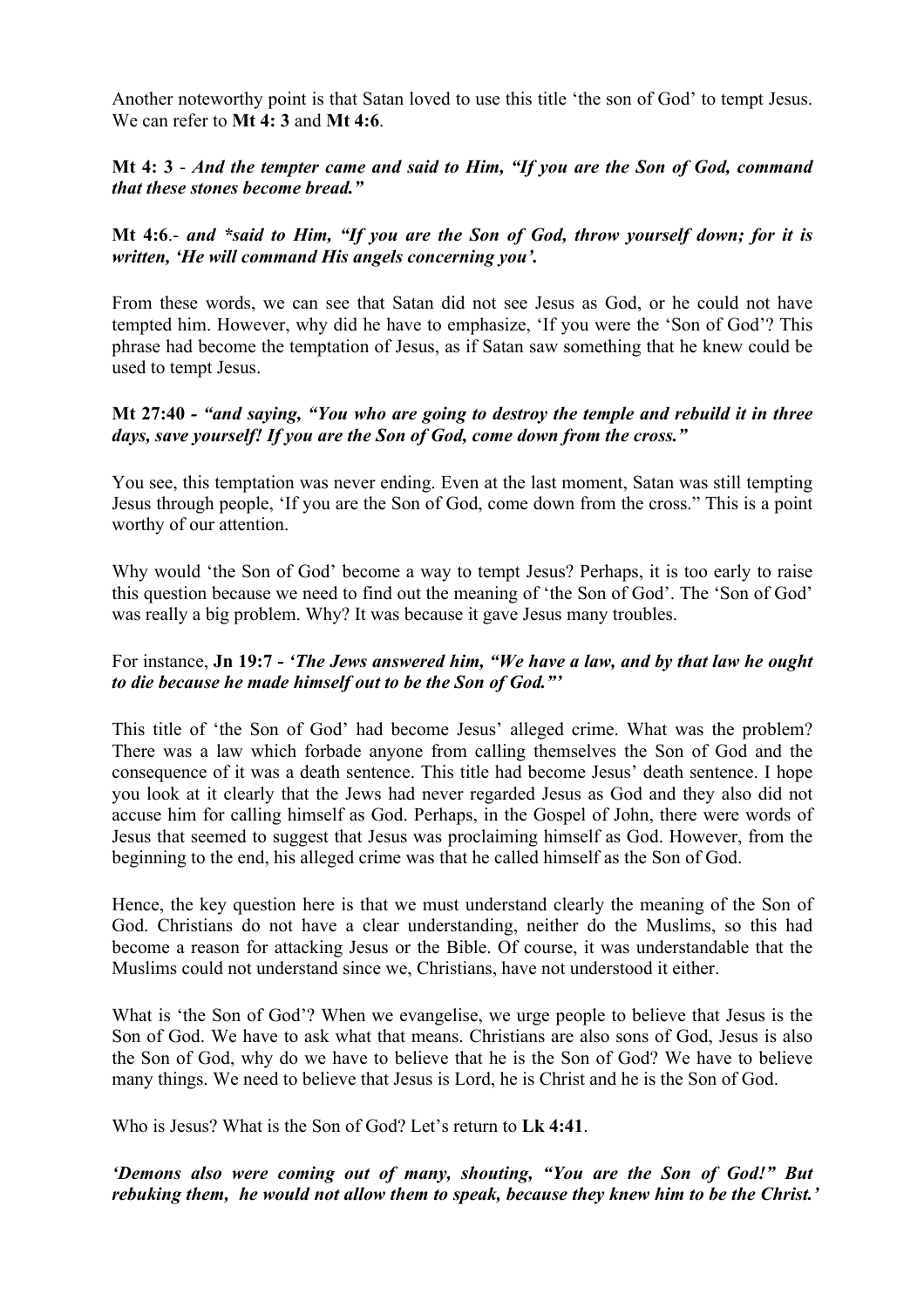Notice that even demons confessed that Jesus was the Son of God. What is the Son of God? This verse has already told us that the Son of God is Christ, the two are synonyms. In fact, it is not difficult to find the answer, and it is very easy to find it using the concordance.

## For example, **Jn 20:31** says, *'but these have been written so that you may believe that Jesus is the Christ, the Son of God; and that believing you may have life in His name.'*

There is an interesting phenomenon that 'Christ' and 'the Son of God' are always positioned together and mentioned hand in hand. Another point worth noting is that this sentence is the conclusion of the Gospel of John, telling us why John had to write the Gospel of John. If the entire intention of the Gospel of John was to have us believe that Jesus was God, that would be the best opportunity, yet John seemed to have missed the chance. If we were to write, how would it have been written? 'but these things have been written so that you believe that Jesus is God'? Nevertheless, John did not say that. Here, 'Christ' and 'Son of God' are mentioned together and they are actually synonyms.

## Let's look at **Jn 11:27 -** *'She said to him, "Yes, Lord; I have believed that you are the Christ, the Son of God, even he who comes into the world."'*

Both are mentioned hand in hand. To believe that he is Christ is to believe that he is the Son of God. Believing that he is the Son of God is to believe that he is Christ. Therefore, both are not different things and we should not get this wrong.

## Let's see **Mt 26:63 -** *'But Jesus kept silent. And the high priest said to Him, "I adjure You by the living God, that You tell us whether you are the Christ, the Son of God."'*

This has linked the Son of God and Christ together more obviously. Jesus is the Son of God, which implies that Jesus is Christ.

This is the interpretation of the Jews but the Gentiles could not understand. Whenever the son of God is mentioned, we would wonder 'how did God get this son born to the world?' It is no wonder that the Muslims thought that Christians were blaspheming God, as they thought that such a saying implied that God and Mary had a sexual relationship in order that this son was born! That is because they did not understand that this teaching was originated from the Old Testament - that the Son of God was Christ while Christ is God's son. We must be very clear on this point. We have already read Chapter 16 of the Gospel of Matthew. Let's look through it one more time. **(Mt 16:16)** Simon Peter answered, "You are the Christ, the Son of the living God."

In the same way, both terms are mentioned hand in hand, as if they were the same title. You can make a comparison on your own if you have the time and look at other parallel passages. For example, **Mt 8:29** *-'And they cried out, saying, "What business do we have with each other, Son of God? Have you come here to torment us before the time?"'* Notice that it did not mention about the Son of God. In fact, this is not an issue because both terms are the same. In the hearts of the Jews, if you were to address him as Christ, you are saying that he was the Son of God; if you said he was the Son of God, you were acknowledging that he was the Christ.

Returning to **Jn 19:7**, let us see which law it was referring to. *'The Jews answered him, "We have a law, and by that law he ought to die because he made himself out to be the Son of God.*" The Jews seemed to know that there was a law which said that common people cannot call themselves as the Son of God, what was that law?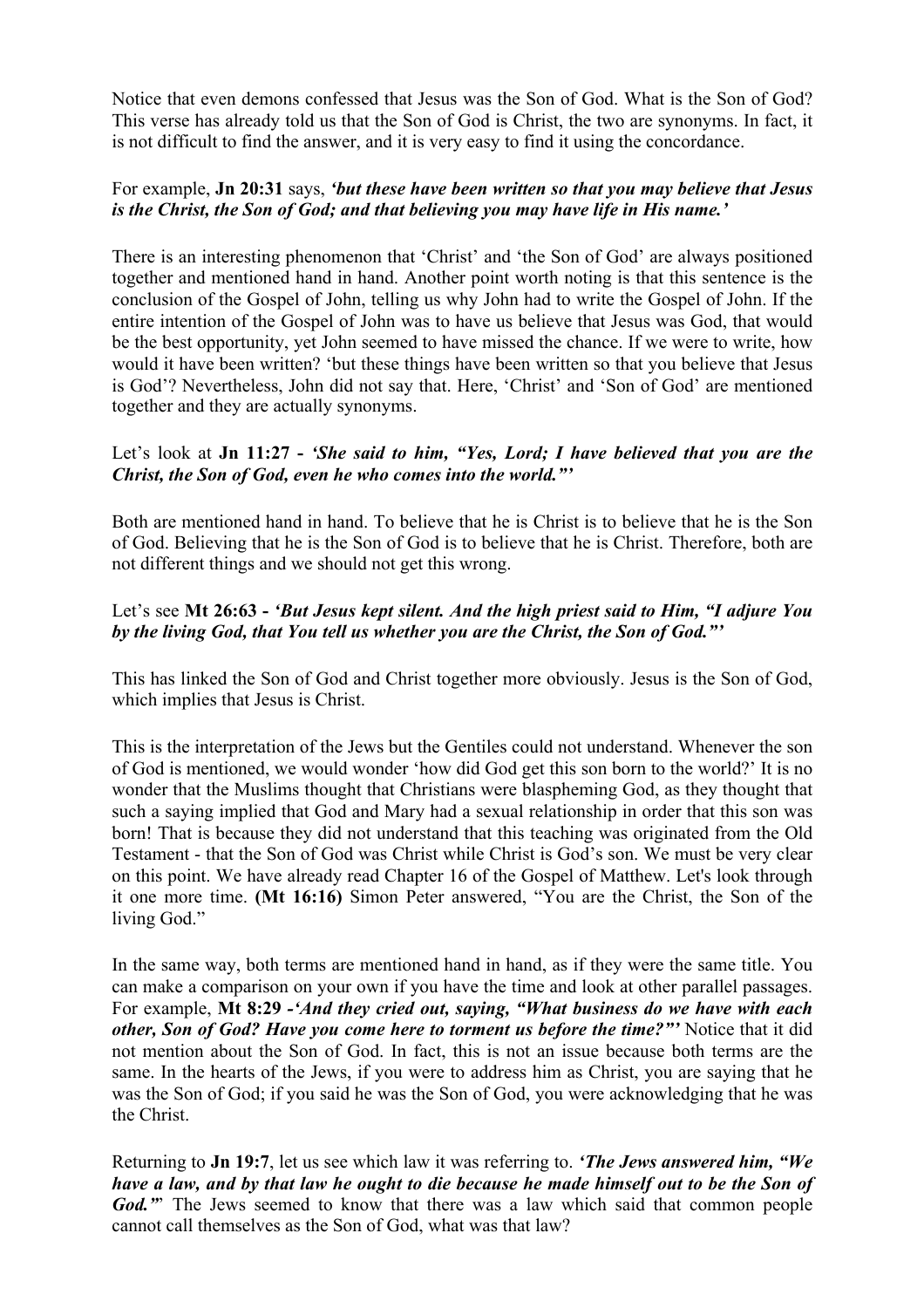Let's see **Deut 18:18-20 -** *'I will raise up a prophet from among their countrymen like you, and I will put My words in his mouth, and he shall speak to them all that I command him. It shall come about that whoever will not listen to My words which he shall speak in My name, I Myself will require it of him. But the prophet who speaks a word presumptuously in My name which I have not commanded him to speak, or which he speaks in the name of other gods, that prophet shall die.'*

What is the relationship between verses 18 to 19 and verse 20? Verses 18-19 mentioned that God would raise up a prophet like Moses (that is Christ). Then, he instructed that the people had to listen to him or God would take the people to task. But what is the relationship with verse 20? According to the context in front, God would raise a prophet like Moses, that is Christ. Verse 20 said that someone would come presumptuously with God's name and you will need to punish him to death. The context is about Christ, so it is not talking about the general kind of false prophet but those who pretended to be Christ.

The Jews understood this law very well and they did not recognize Jesus being Christ. The high priest and the Pharisees would not acknowledge that Jesus was the One, so they tried all means to get this word out of Jesus. As soon as Jesus admitting that he was the Christ, they could send Jesus to death in accordance to this law. Therefore, you understand now why Jesus was always very careful because he knew that these people wanted to get such words from him so that they could find the excuse to send him to death.

However, it was different when it came to dealing with the blind man. For the sake of helping him, Jesus admitted that he was Christ. Otherwise, the blind did not know who had healed him in the end. However, when it was in public, Jesus would try to avoid this question because he knew that as soon as he admitted that he was Christ, he would not be able to continue preaching the Gospels.

#### **Jn 5:18 -** *"For this reason therefore the Jews were seeking all the more to kill him, because he not only was breaking the Sabbath, but also was calling God His own Father, making himself equal with God."*

This is the passage used to proof that Jesus is God by the Trinitarians because it says here that he was "making himself equal with God". Those who read the Bible must read carefully and ponder thoroughly and not just following the crowd. What does it mean by "making himself equal with God"? Why were the Jews not accusing Jesus of proclaiming himself as God directly? It seems that they did not accuse him with such an allegation. Since there was no such allegation, we can see that "making himself equal with God" is not proclaiming himself as God. At least, that was not the understanding of the Jews because the phrase before it has already said that Jesus "called God as his father".

Then, what has gone wrong? Jesus called God as his father, why did the Jews find it so detesting? He called God as his father, then who was he? He was the Son of God! This point can be proved by **Jn 10:33** and **Jn 10:36**.

**Jn 10:33** *- 'The Jews answered Him, "For a good work we do not stone you, but for blasphemy; and because you, being a man, make yourself out to be God."'*

**Jn 10:36** - *do you say of him, whom the Father sanctified and sent into the world, 'You are blaspheming,' because I said, 'I am the Son of God'?*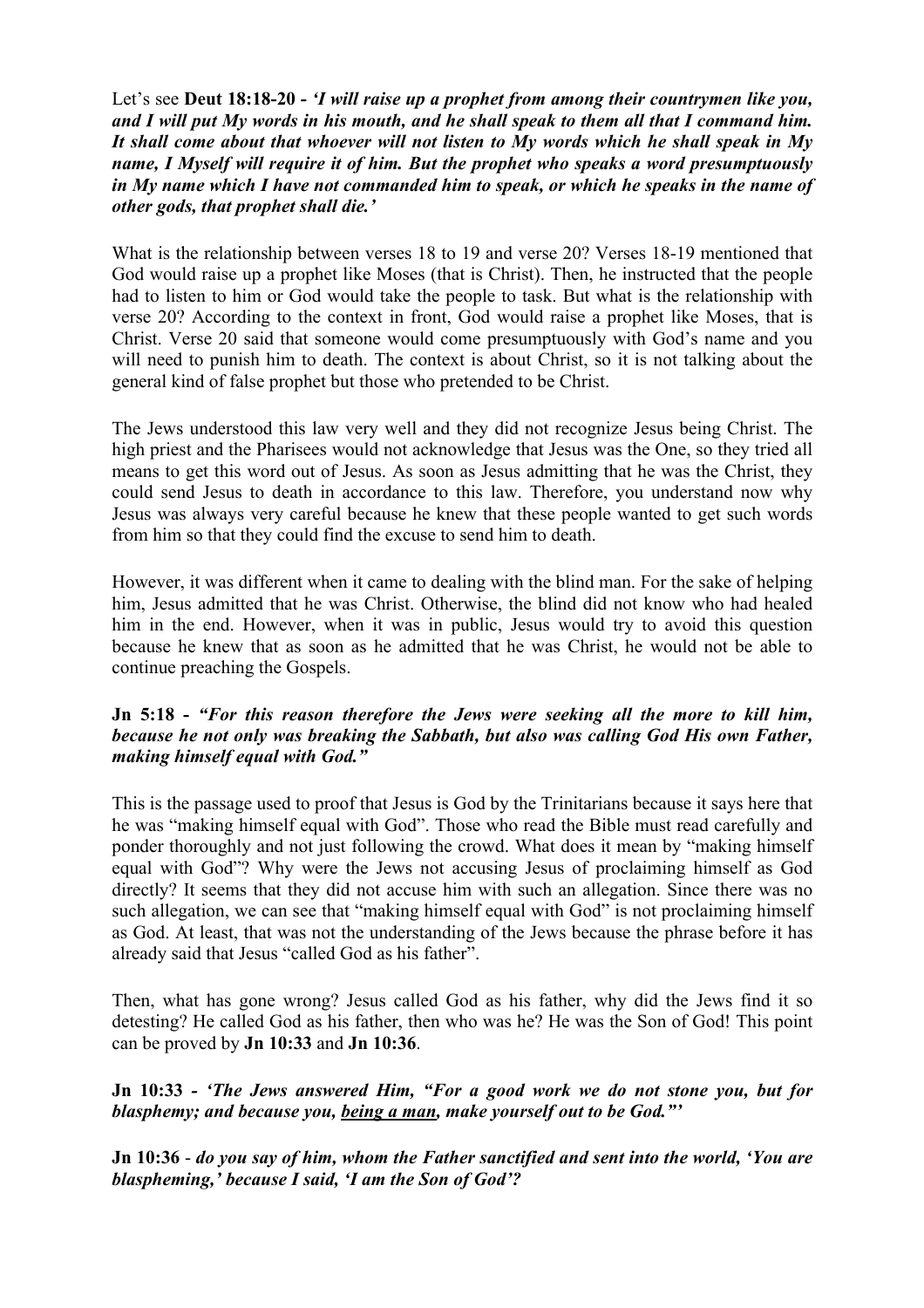Jesus said in v30, 'I and the Father are one'. It was based on this phrase that the Jews reprimanded Jesus for 'making himself as God'. We have interpreted this phrase as: Jesus proclaiming himself as God. Was it the Jews' understanding? Jesus explained in v36 that he called himself as the 'Son of God' because it was the Father who sent him. Jesus was the representative of God, he spoke and did things in the world on behalf of God. The Jews, out of jealousy, were not willing to obey him, regarding him as being pompous and considered himself as God. The Jews were not accusing Jesus of proclaiming himself as God, but that he was pompous to call himself as the Son of God (Christ).

Notice that Jesus did not address himself as the Son of God directly, but he also could not deny this fact, so he would often say in his words that 'I do what my father asks me to do because it was the father who sent me'. He could only use this indirect way to show that he was the Son of God, the Christ. Yet, the Jews could all understand, and that was why the High Priest would ask him, 'Are you the Son of God, the Christ?' Jesus replied saying, 'From now on you will see the Son of Man sitting at the right hand of the Mighty One and coming on the clouds of heaven." In fact, he had already admitted it; just that he did not say clearly that he was the Son of God, the Christ.

The behaviour of the Jews is a commonplace in Church. You would realise that some people, because they are against you, would try to find faults from your words and use them to accuse you. In face of such people, you must be as shrewd as the snake because you know that they have ill intentions. They would pretend to ask you some questions, in the hope that they would get some words from you so as to accuse you. Just as how the Jews had asked Jesus, 'Should we pay tax to Caesar?' This is a question with very ill intent and Jesus had answered this question skilfully.

The Jews knew very well the meaning behind Jesus' words, just that they could not get a very clear answer from Jesus' mouth. Therefore, they had to ask him, 'Could you tell us directly, are you the Christ?" We, as Gentiles, cannot understand why Jesus did not tell them directly since the Jews wanted to know it so much. Would it not help them believe? Yet, Jesus knew that these people had other agendas.

Why would Jesus offend the Jews by calling God, Father? It was because it was emphasising that he had a very special relation with God and that he was the Christ. This could say that he was truly 'equal' with God. Being 'equal' was like the relationship between Joseph and Pharaoh, in that Jesus was a complete representative of God, what he said represented what God said, what he did represented what God did. With this key now, when you read the Gospel of John, I hope you would see it more clearly and understand those conversations between Jesus and the Jews.

Why was Jesus not willing to openly admit that he was the Son of God? There is at least one conclusion now and that is, he did not want it to become a hindrance to the ministry of the Gospel because Jesus' time was running out. Of course, there were other reasons behind. If you remember Jesus asking Peter whom he thought Jesus was and Jesus' saying that it was a revelation from the heavenly father when Peter answered correctly. Jesus admitted indirectly before the disciples that he was the Christ but he did not want to say clearly because whether the disciples could recognise that he was the Christ was not by rational analysis but the revelation from the heavenly father.

Things that are rationalised would change. I can convince you with my eloquence and you believe. Someone else who is more eloquent than me tell you another version of the same thing, you can then change your mind very quickly. We will not be shaken only if we can see